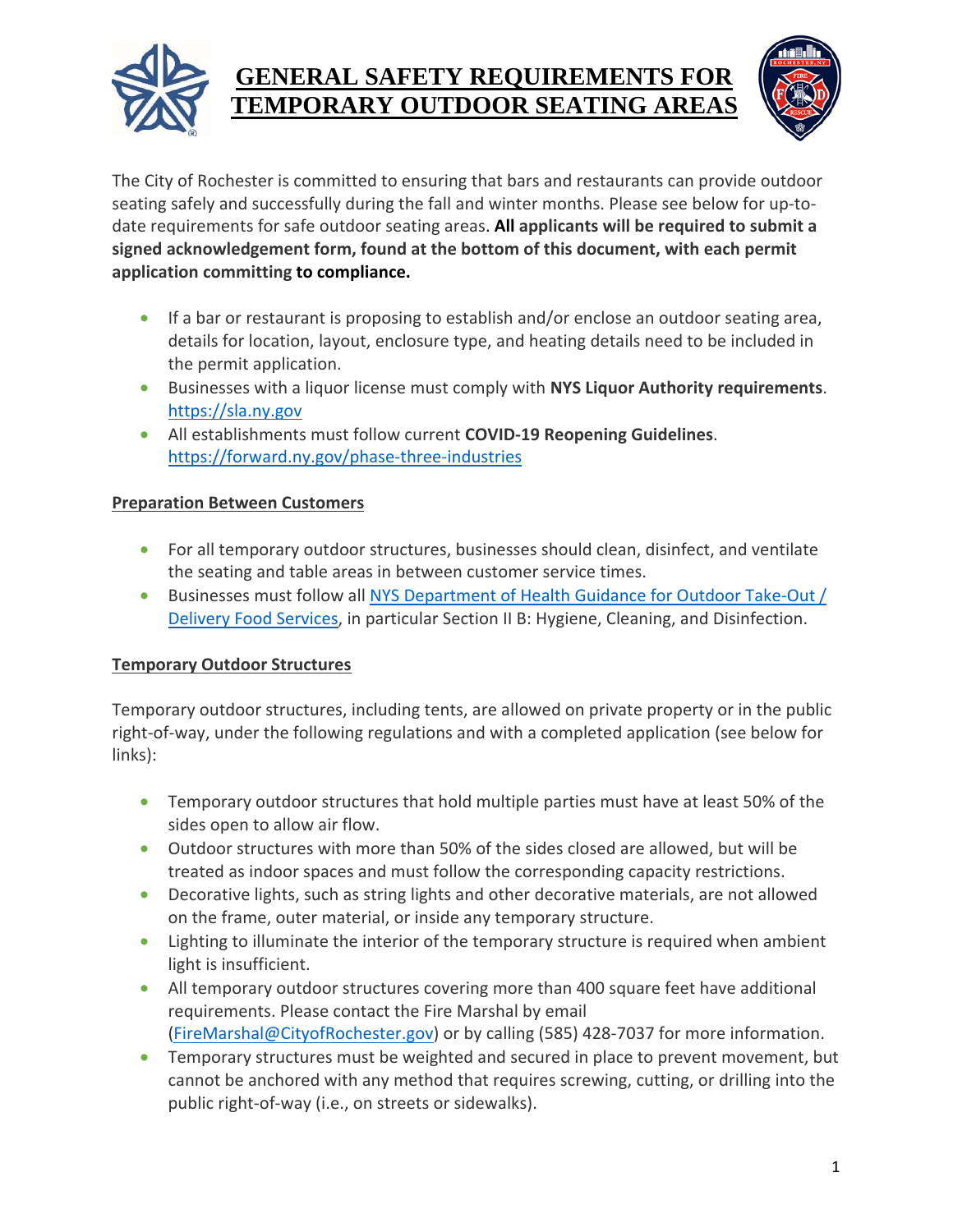



- Temporary structures erected for a period of less than 180 days must comply with the 2020 Building and Fire Codes of New York State for structural strength, fire safety, means of egress, accessibility, light, ventilation, and sanitary requirements as necessary to ensure public health, safety, and general welfare.
- Manufacturer's technical specifications and/or construction documents must be submitted for each temporary structure installation and must be certified by a professional engineer licensed in the State of New York. The construction documents must also include a site plan indicating the location of the temporary structure and delineating both the means of egress and the occupant load. The site plan must also clearly show the proposed location of any power and heat sources servicing the temporary structure.
- Temporary structures that are unable to meet structural requirements for support of regional snow loads must submit an operational maintenance plan demonstrating regular snow removal as necessary to bring the structure into compliance.
- For additional information regarding structural requirements, please contact the Assistant City Engineer by email (Kamal.Crues@CityofRochester.Gov) or by calling (585) 428-7343.
- Tents, igloos, greenhouses, and other temporary structures shall be manufactured from flame resistant materials. A certificate from the manufacturer is required if a label certifying flame resistance is not permanently attached to the material.
- Structure placement must not impede ADA accessibility on public sidewalks and a minimum of four feet clear width must be maintained at all times. When the continuous accessible clear path measures less than five feet in width, wheelchair turn around locations measuring at least five feet in width must be maintained at a maximum of 200-foot spacing.
- *Snow removal in areas immediately adjacent to temporary structures will be the sole responsibility of the permit holder.*
- *Snow removal on adjacent sidewalks will be the sole responsibility of the permit holder for temporary structures that encroach upon and reduce the continuous accessible clear path below five feet in width.*
- Temporary structures, electric fan heaters, propane cylinders, portable generators, electrical equipment, fire extinguishers, and other outdoor dining structures and equipment shall be inspected by the Fire Marshal or her designee.
- Fire extinguishers shall be located in an area that is visible and easily accessible for use.
- All employees shall be trained in the proper use of the fire extinguishers.
- Fire extinguishers shall bear a current inspection tag or proof of purchase within the last twelve (12) months.
- Smoking shall not be permitted. **No Smoking** signs shall be posted in a visible area.
- Application for installing a temporary structure on **private property**: tinyurl.com/ROC-private-property
- Application for installing a temporary structure in the **public right-of-way**: tinyurl.com/right-of-way-ROC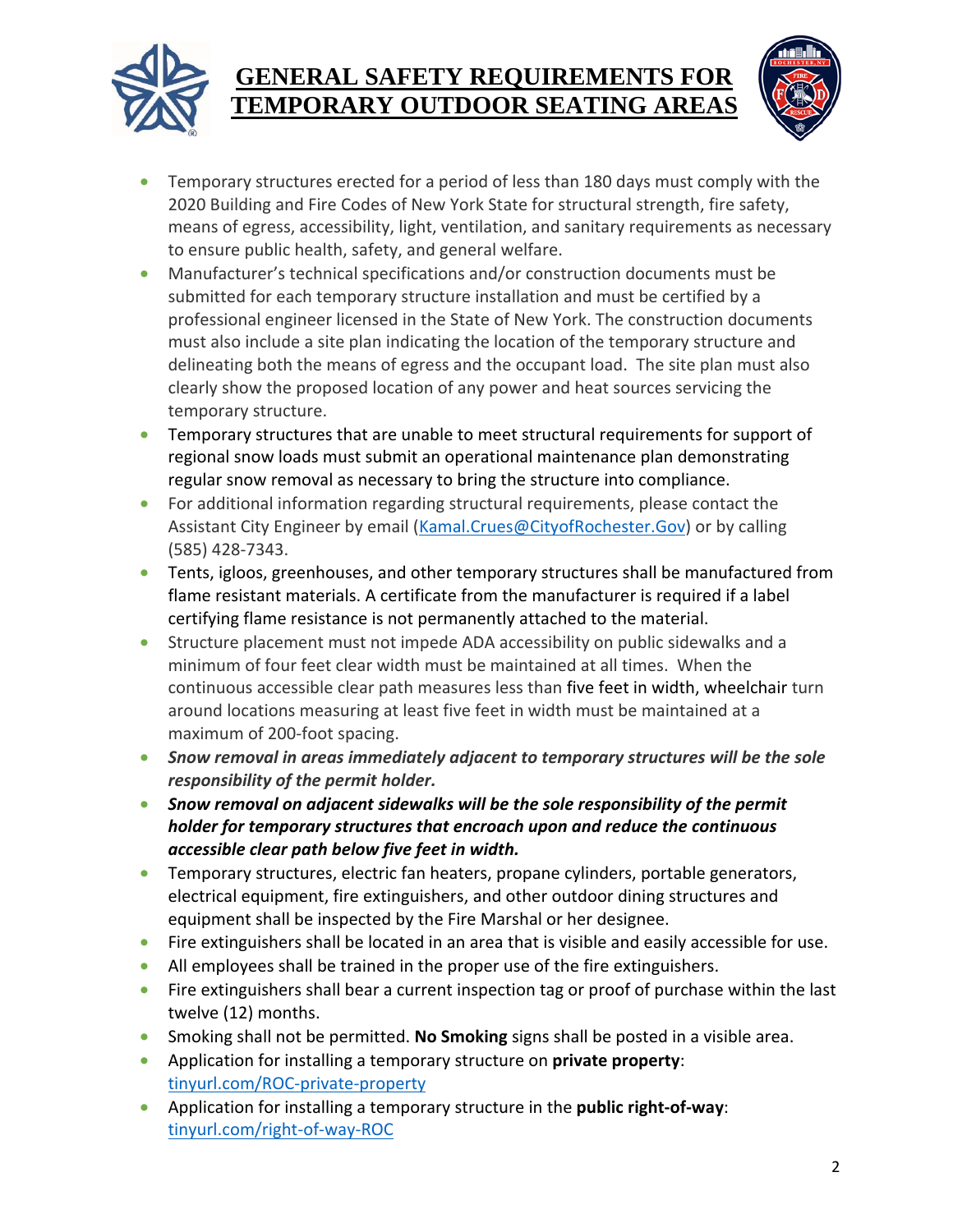



#### **Heating Devices and Appurtenances**

Heating Devices are allowed but must meet the following operational regulations:

- Electrically-powered heating devices are permitted. Electrical heating equipment must be marked "UL listed" or "UL classified".
- Operators must abide by all recommended safety guidelines issued with a specific product (see the product's operations manual).
- An approved fire extinguisher with a rating of 2A:20B:C shall be kept where it is readily accessible and immediately available for use.
- Heating equipment must be unplugged or disconnected for overnight storage.
- Establishment should maintain clearance between heaters and all other objects, including tent sides. Required minimum clearance distance depends on the heating device; three feet is recommended.

### **Electrical / Extension Cords**

- Extension cords shall be plugged directly into an approved receptacle. The maximum approved length is 100 feet (see below). No pigtails, splicing or daisy chaining shall be allowed.
- The amp capacity of the extension cord shall not be less than the rated capacity of the portable appliance supplied by the cord.
- Extension cords shall be maintained in good condition without splices, deterioration or damage.
- All extension and or power feed cords shall be removed from sidewalk or overhead after normal business hours.
- Extension cords shall be protected from physical damage and from becoming a tripping hazard. Heavy duty cable (cord) protectors are required where pedestrian traffic is present.
- Electric receptacles shall be ground fault protected (GFI).
- All connections shall be of weather tight protection from rain, snow, and water.
- All electrical cords shall be UL listed and rated for outdoor use.

#### **Power Cord Chart**

| Maximum Load | Maximum Length | Minimum Gauge |
|--------------|----------------|---------------|
| 20 amps      | $100$ ft.      | 12 AWG        |
| 30 amps      | 50 ft.         | <b>10 AWG</b> |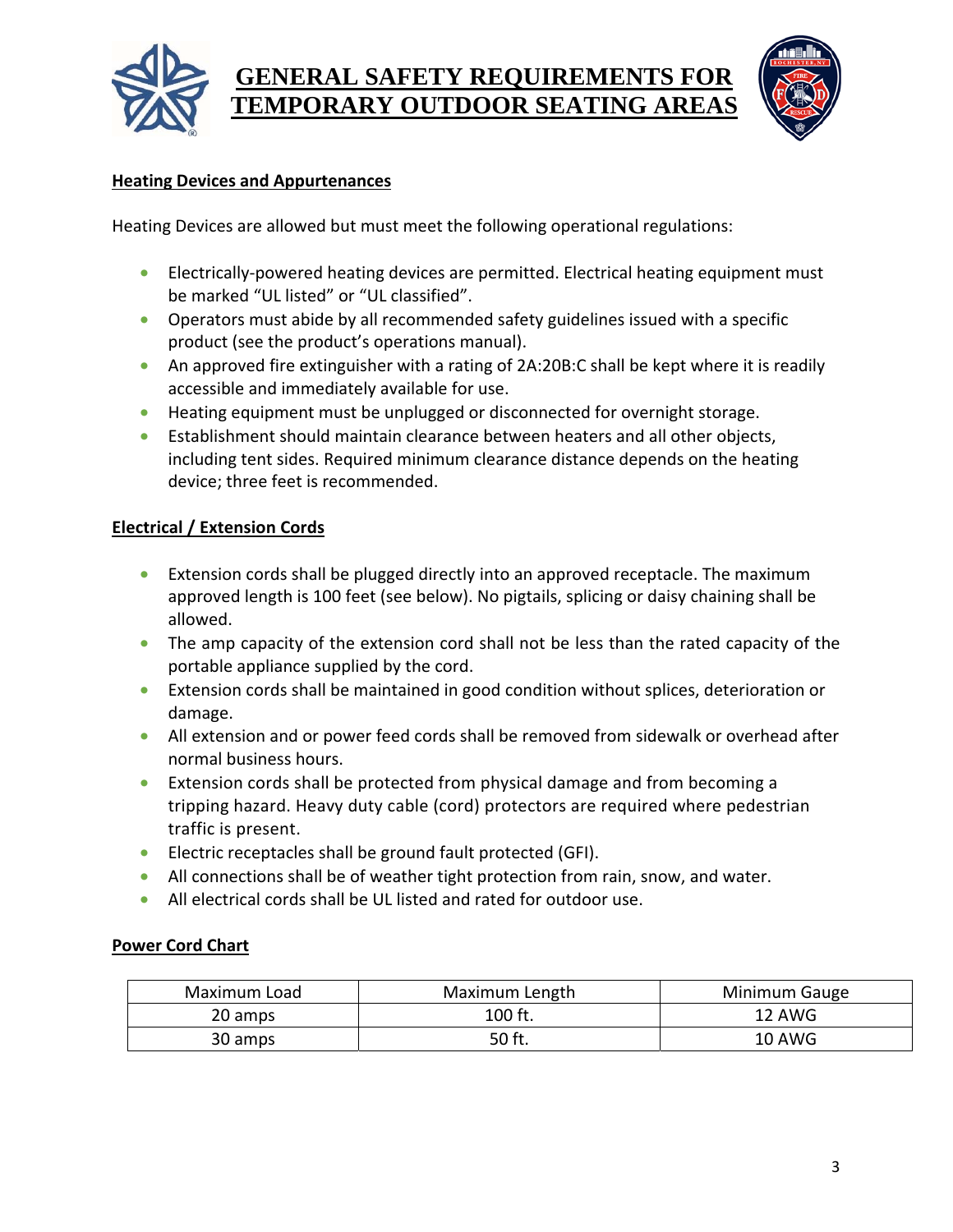



## **Propane (LP Gas)**

- Propane heating devices shall not be allowed inside any temporary structure.
- Propane cylinders up to 20lb. capacity are allowed for use with approved outdoor heating devices such as patio heaters and fire pits.
- Natural gas, coal/charcoal, candles, and other open fire heating sources shall not be allowed.
- Propane heating devices will be considered for use in open, uncovered areas. Contact the Fire Marshal's office at (585) 428-7037 or by email at FireMarshal@CityofRochester.gov for additional information.
- For remotely located propane heating devices, with the intent of ducting heated air into a temporary structure, a propane cylinder up to a maximum 30lb. capacity shall be allowed.
- A carbon monoxide alarm is required when heated air is ducted into a temporary structure from a remote heating source.
- Propane cylinders shall be placed a minimum of five feet from any ignition source.
- Propane cylinders must be secured.
- **No Smoking** signs shall be posted in a visible location.
- Only hoses stamped *Approved for LP Gas* shall be allowed.
- Propane tanks, hoses, and fittings shall be free from leaks and are subject to inspection by the Fire Marshal or her designee.

## **Generators**

- Generators shall be UL listed with the tags on the unit.
- Generators shall be located on the ground and isolated from any vehicle or structure.
- Generators shall be located away from the public and public pathways.
- Protective barriers are required around the generator.
- Connections must be ground fault protected.
- Once started, the portable generator must be capable of running continuously, without refueling, for the entire length of the event or business hours.
- Each portable generator shall be inspected and approved by the Fire Marshal or her designee.
- An approved fire extinguisher with a rating of 2A:20B:C shall be kept where it is readily accessible and immediately available for use.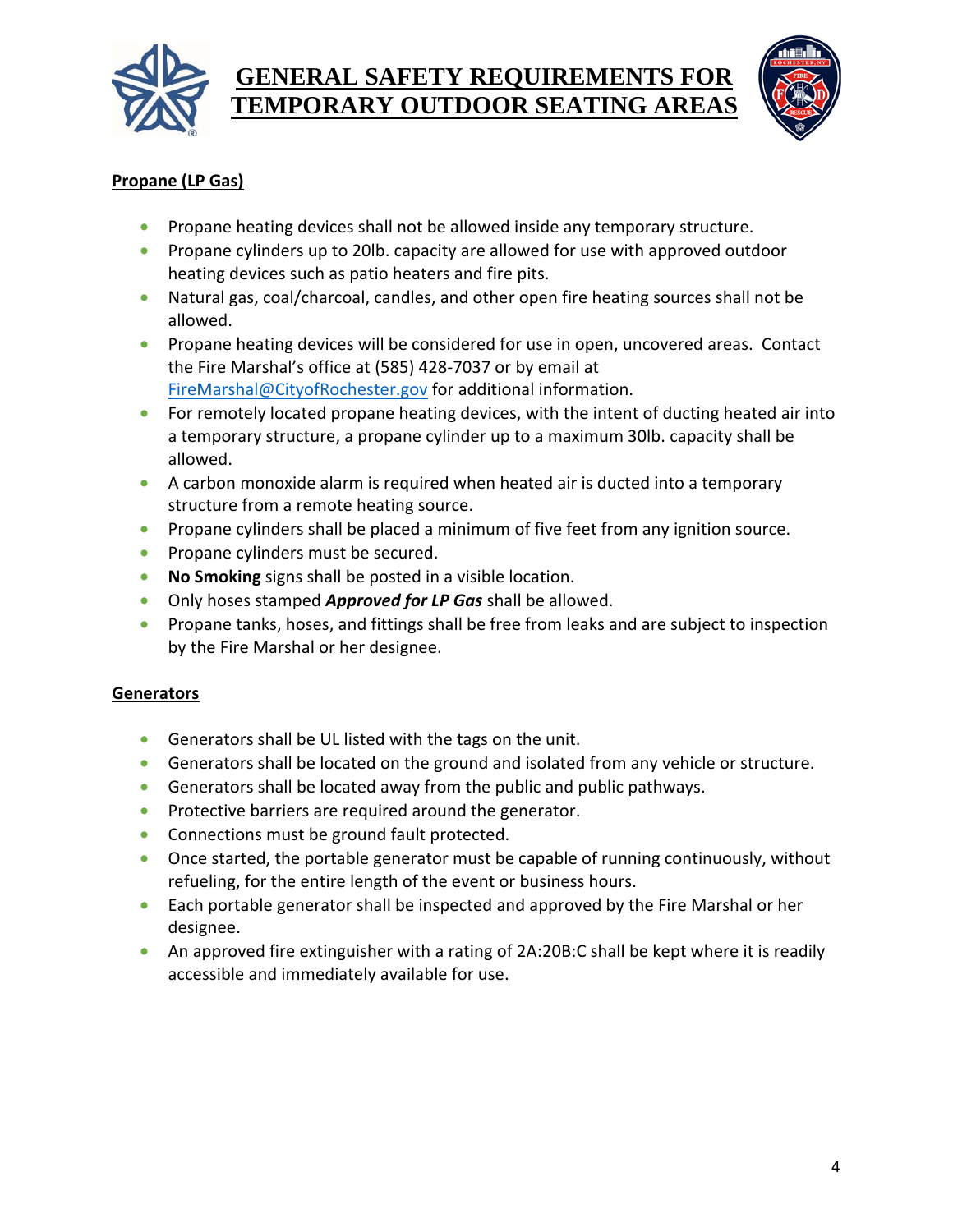



## **Safety Considerations**

Follow these additional safety considerations to ensure responsible operations:

- Businesses must have sufficient fire extinguishers to cover outdoor spaces.
- Restaurants will need *inclement weather plans in writing and staff must be trained on these plans* to prevent any injuries in storms, snow, or other unsafe situations.
- If plastic domes or other enclosed spaces are used, establishment must post placards advising about increased risk of transmission within an enclosed space.
- Use of tents and other temporary structures may be deemed unsafe and prohibited during severe weather events (wind, snow, etc.). The City retains the right to require temporary structures to be taken down if weather conditions pose a potential safety risk.
- Enclosed structures, such as plastic domes, may be used for individual parties and must have adequate ventilation to allow for air circulation.
- All proposed enclosures need to adhere to all NY State and local codes pertaining to structural strength, fire safety, means of egress, accessibility, light, ventilation, and sanitary requirements as necessary to ensure public health, safety, and general welfare.